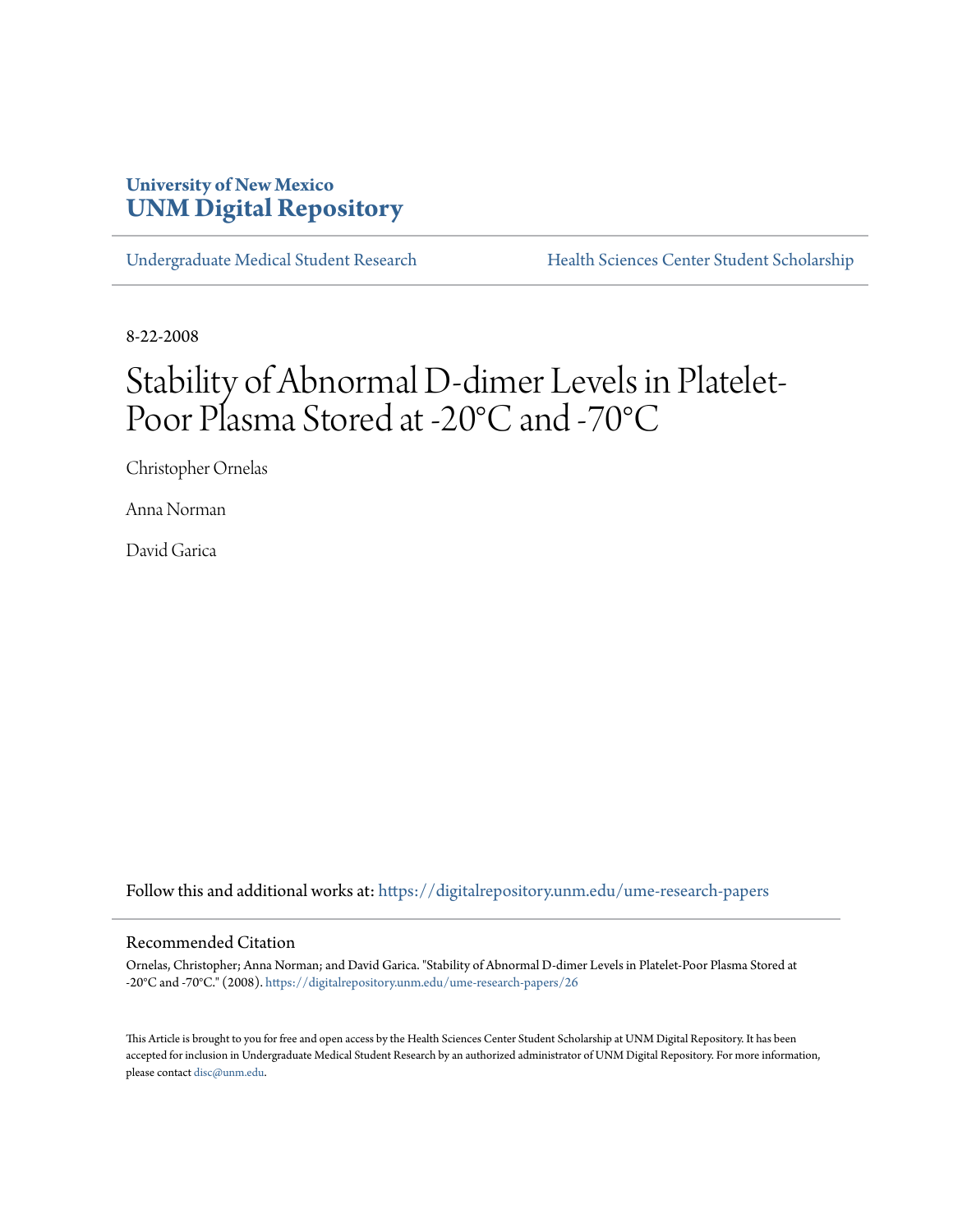### **Stability of Abnormal D-dimer Levels in Platelet-Poor Plasma Stored at -20°C and -70°C**

Anna Norman and C hristopher Ornelas University of New Mex ico School of Medicine

> Faculty Advisor Dr. David Garcia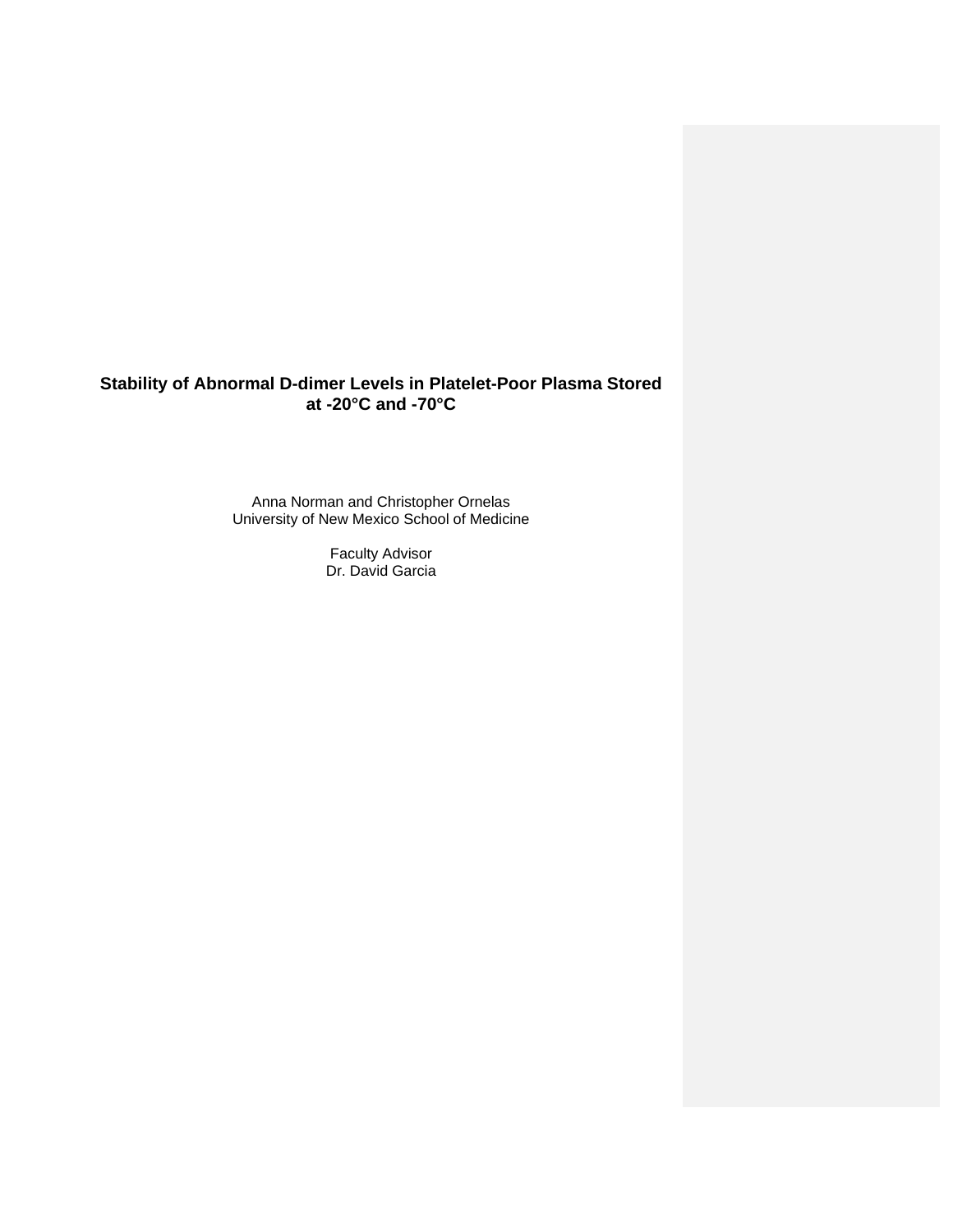#### **Background**

The products of clot degradation can prove useful in clinical situations for evaluation of suspected thromboembolism. During one of the final stages of thrombus formation, fibrin monomers are cross-linked by factor XIII to form a stable clot<sup>1, 2</sup>. Degradation of thes e monomer chains results in characteristic by-products including D-dimers. Elevated D-dimer levels indicate that a cross-linked clot has been formed and that it has since been lysed by plasmin<sup>3</sup>. Therefore elevated D-dimer levels are seen in conditions of pathologic coagulation, including deep vein thrombosis (DVT)<sup>4</sup> and pulmonary thro mboembolism (PE).

It is important that DVT be accurately diagnosed and treated to avoid its progression to PE , a potentially fatal condition. Diagnosis of DVT can be challenging because its incidence is low and physical symptoms or pain, swelling and tenderness are common and fairly non-specific. The use of objective tests is required in the evaluation of DVT. Rec ently, the measurement of plasma D-dimer levels has been established as a single laboratory test capable of excluding DVT and PE in patients who have a low "pretest" clinical probability of thromboembolism.<sup>4</sup>

The specificity of the quantative D-dimer assays is fairly low (39-53%) because a num ber of conditions, such as infection, inflammation, vasculitis, pregnancy, trauma, hemorrhage, malignancy and recent surgery can result in elevated D-dimer levels<sup>5, 6</sup>. Co nversely, the sensitivity of the assay is 96-100% and the negative predictive value is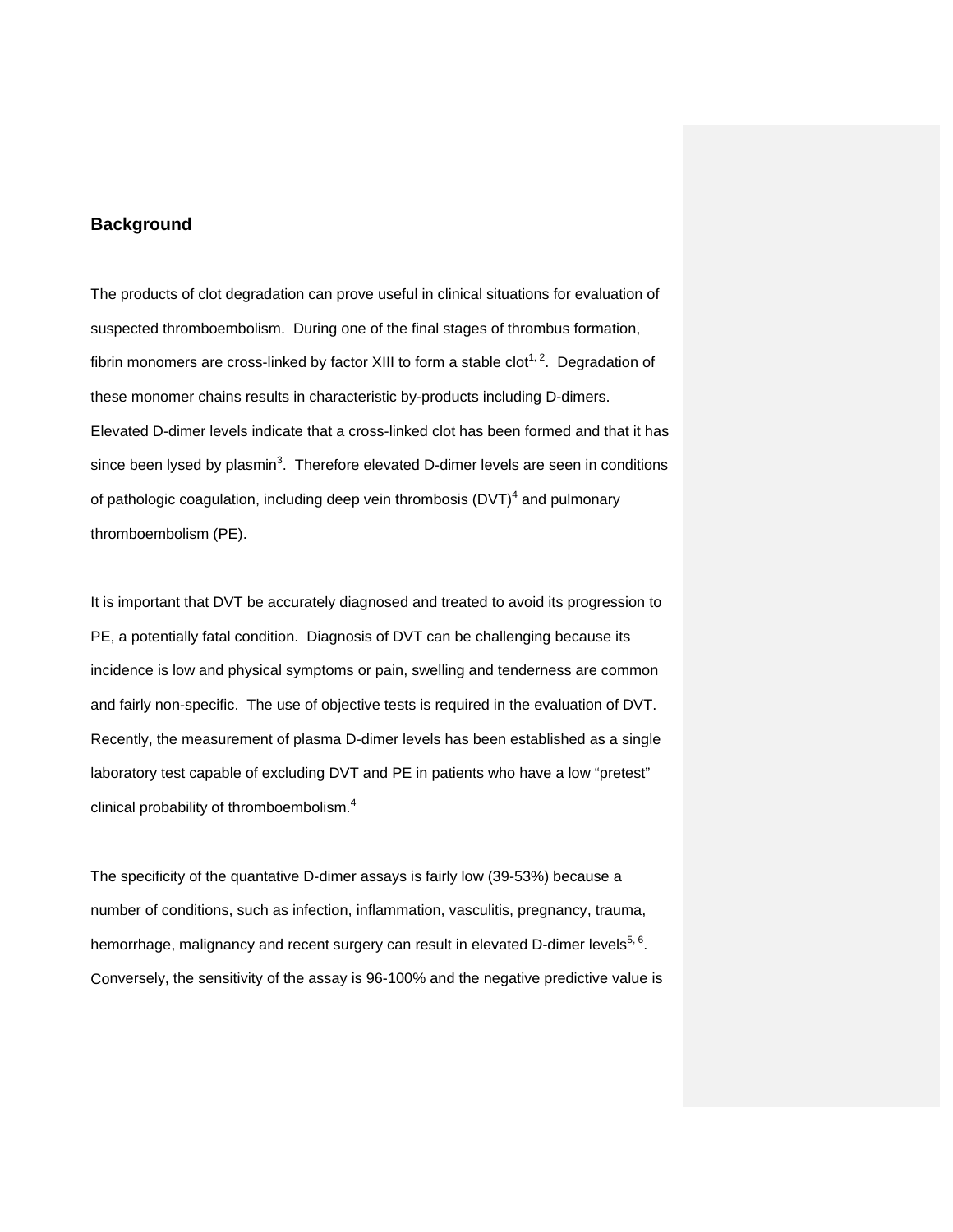93-100%<sup>7, 8</sup> in patients with a low to moderate pretest probability of DVT. A negative test can therefore be used to exclude thromboembolism from the differential diagnosis, eliminating the need for further testing such as compression ultrasonography. D-dimer evaluation has also shown promise in the evaluation of suspected recurrent DVT $^9$  and  $PE<sup>6</sup>$ , as well as in diagnosis of acute aortic dissection<sup>10</sup>.

For normal clinical evaluation, D-dimer measurements are performed on fresh plasma. However for research and quality assurance purposes, platelet-poor plasma is often frozen and stored for later batch testing. The Clinical and Laboratory Standards Ins titute (formerly the NCCLS) guidelines state that platelet-poor plasma samples may be stored for up to two weeks at -20°C and up to six months at -70°C  $^{11}$ . The manufacturer's instructions for the STA®-Liatest®, a particular D-dimer assay marketed by Diagnostica Stago (Asnieres-sur-Seine, France), indicate that plasma samples may be stored at 20  $\pm$  5°C for up to 8 hours or for up to one month at -20°C  $^{12}$ .

Most research studies have employed storage of samples at -70 $\mathrm{^oC^4}^7$  or even -80  $\mathrm{^oC^1}^3$ stability of platelet-poor plasma during long term storage at a range of temperatures. Previous studies have investigated stability of coagulation markers at -20 $\mathrm{^{\circ}C}$ , but these for platelet-poor plasma samples. However, adequate research is lacking to show the studies have been either small or of short duration<sup>4, 14</sup>. Bates *et al* found stable D-dimer leve ls after storage for two months at -20 °C. Woodhams *et al* demonstrated D-dimer stability at -74  $\pm$  2°C as well as -24  $\pm$  2°C in a study of six normal patients.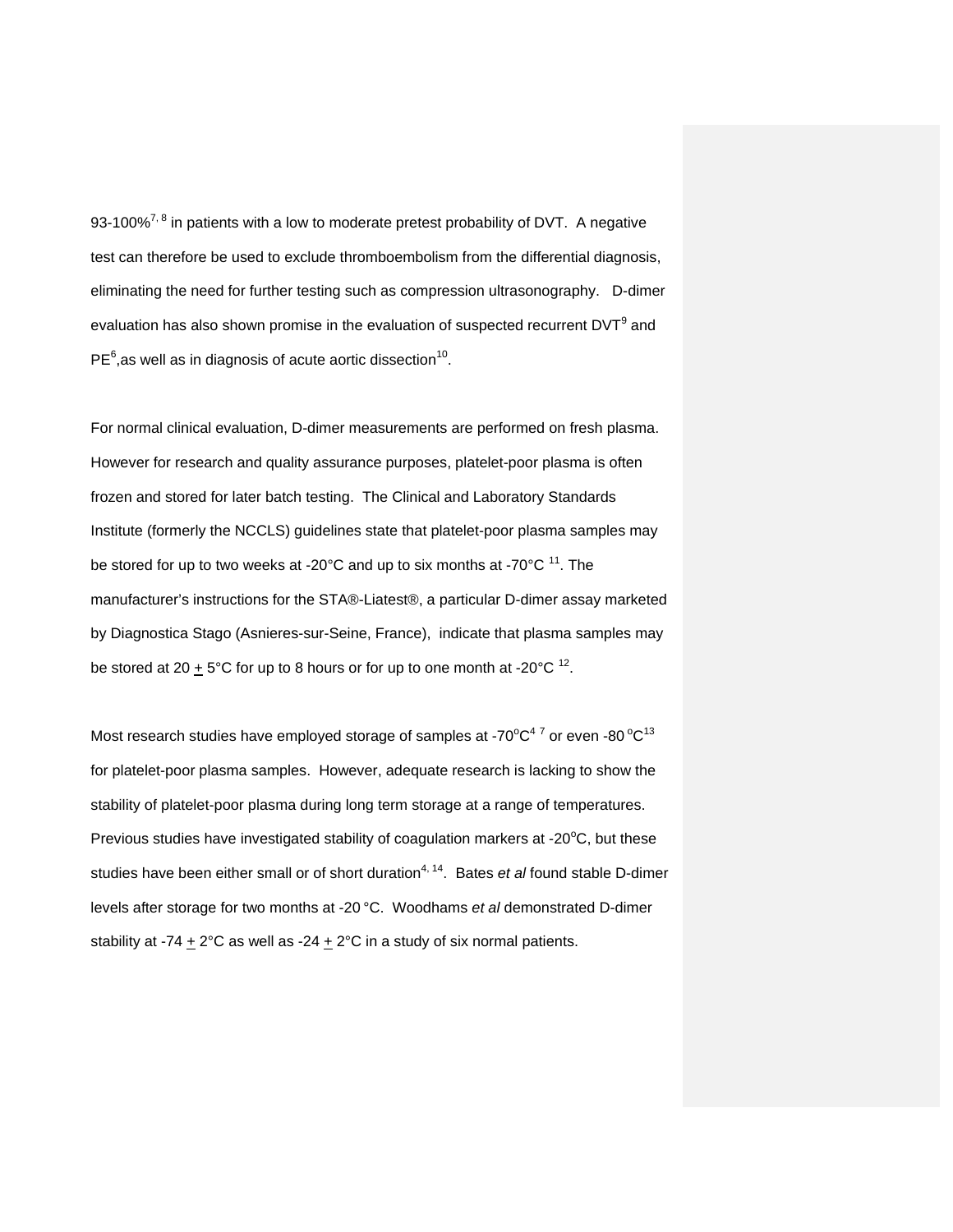Clear demonstration of D-dimer stability in platelet-poor plasma during storage at -20 °C would simplify the storage of samples used for laboratory research.

Pre vious work on this project investigated storage of samples of platelet-poor plasma with normal D-dimer levels at both -20 °C and -70 °C. D-dimer levels were assayed at inte rvals for up to one year and no significant change in D-dimer levels were observed over the storage period. However, this previous investigation, as well as others, has onl y investigated D-dimer stability in samples with normal D-dimer levels (i.e. among asy mptomatic subjects). In the current study, we tested the hypothesis that elevated Ddim er levels, as measured in the platelet-poor plasma of symptomatic subjects, will not cha nge significantly over a period of 6 to 12 months, whether stored at -20 °C or -70°C.

#### **Methods**

The sample size was estimated using the Student t distribution, assuming a 2-tailed sta tistical model for determination of sample size. Under these assumptions, it was estimated that at least 37 subjects would be required. The samples were obtained consecutively as they are identified during clinical evaluation of symptomatic patients at UNMH. All samples were collected under the approved UNM HRRC protocol #04-230.

All blood samples were collected into sodium citrate Vacutainers™ with all personal identifying information removed (with the exception of sex and age) prior to sample processing. Eligible samples are defined as those with D-dimer levels  $>0.5 \mu g$ (FE U)/mL, the upper normal limit used to exclude venous thromboembolism. When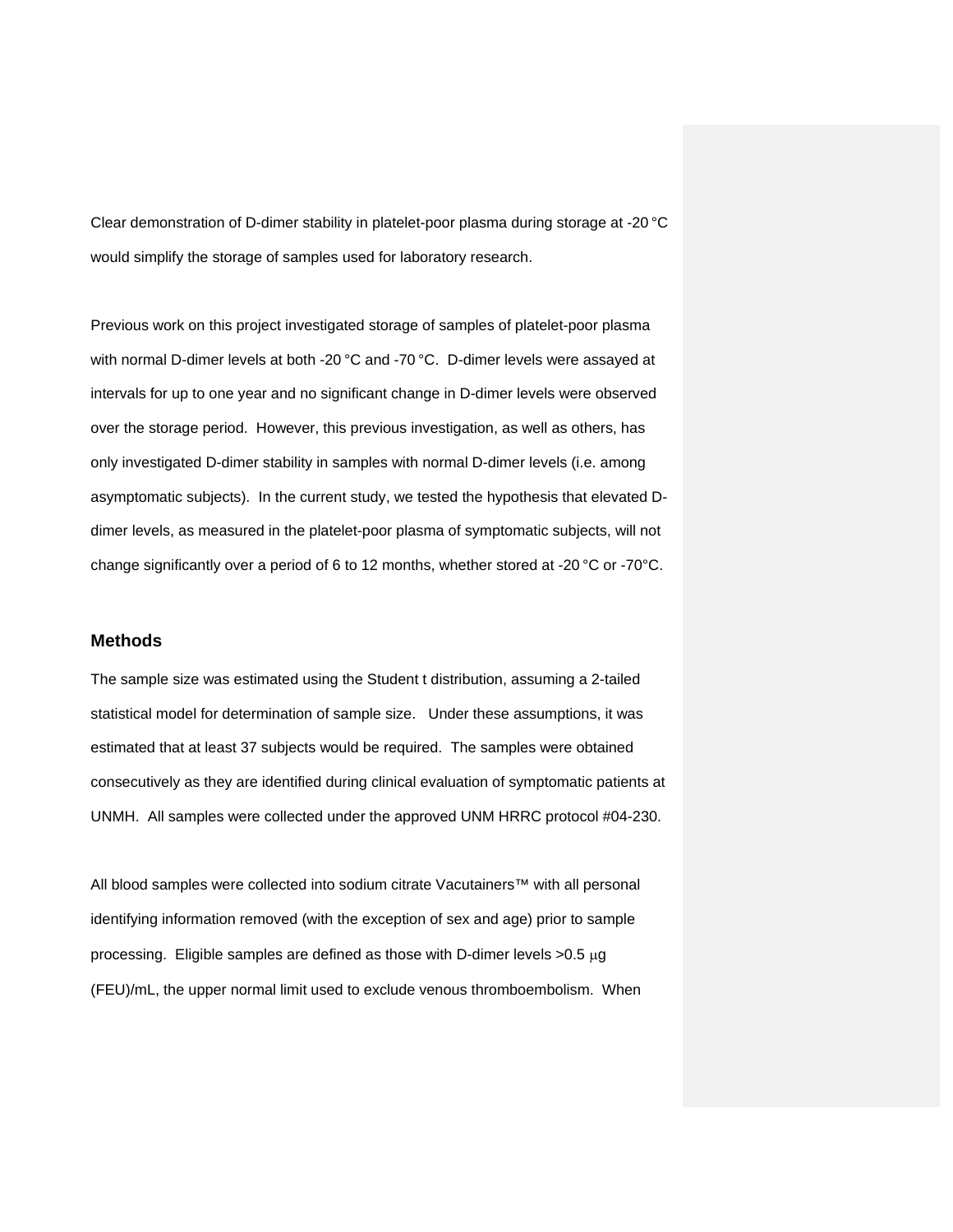such a sample was identified, technicians set aside the blood sample that would ordinarily be discarded. The blood sample was refrigerated at 4°C until processing. Wit hin 8 hours of draw, the specimen was centrifuged at room temperature for at least 15 minutes at 2500 g. After being centrifuged, the platelet-poor plasma was dissociated from any personal identifying information and separated into 250μL aliquots in six or eig ht labeled Eppendorf tubes. The Eppendorf tubes were labeled with the specimen number, sex of the patient (M/F 1, 2, 3, etc.), at what month the D-dimer level will be reeva luated (1, 3, 6 and 12 months) and the temperature in which the specimen will be sto red. The specimens were then separated and stored at either -20°C or -70°C. Sam ples were initially stored at the lab at UNM Hospital, and then transferred to TriCore Lab oratories within one month where they were stored and analyzed for the duration of the study.

All baseline values were established on the day of the draw. After storage for one, thre e, six and possibly twelve months the D-dimer levels were again tested. The specimens were thawed for three minutes at 37°C prior to the D-dimer level measurement with the STA®-Liatest® D-dimer assay.

#### Dat a analysis:

Un ivariate analysis of numeric variables was carried out using standard methods. Ddimer change over time was calculated by subtracting the baseline D-dimer level from the value measured at each time. Multivariate analysis of variance was used to assess diff erences in D-dimer change over time for each storage temperature.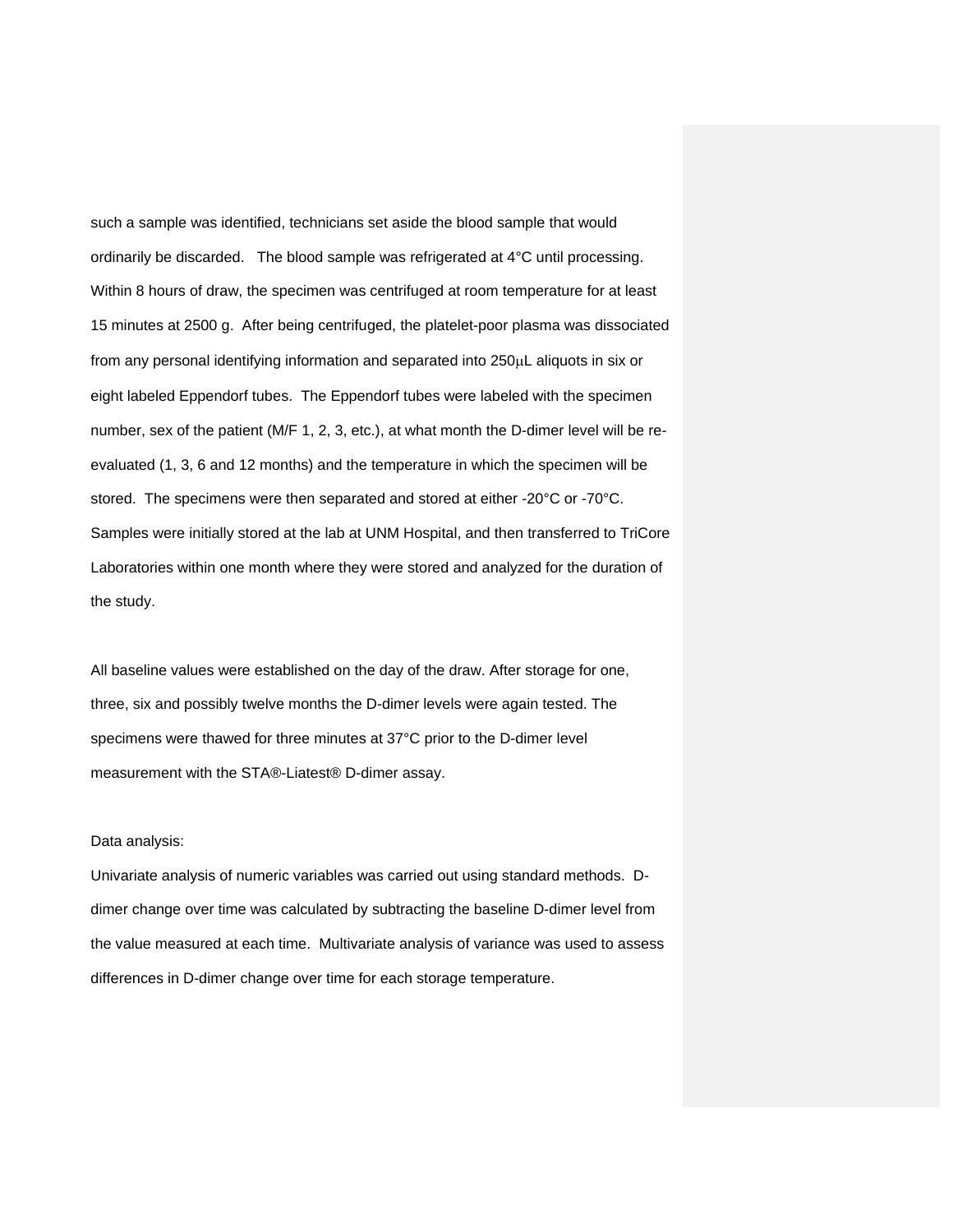#### Calculations:

All calculations were performed on an Intel Pentium-based microcomputer with a clock speed of 1.8 GHz. Statistical calculations were made with Statgraphics Plus for Win dows Version 4.1, Manugistics, Inc., Rockville, MD. Data management was carried out using Microsoft Excel 2002 (Microsoft Corporation, Redmond, WA.) Two-tailed tests and a Type I error rate of 0.05 were employed throughout.

#### **Re sults**

Samples from 46 patients with elevated D-dimer levels were identified and included in this study. Subject ages varied from 17 to 83 with a mean age of 43. There were 30 females (65%) and 16 males (35%). There were 299 samples available for analysis. There was one outlying point, which was preceded and followed by consistent D-dimer lev els. This point was considered spurious and its value was set to the mean of that sub ject's remaining D-dimer data points.

The m ean D-dimer differences at each storage temperature and month of storage ranged from -0.18 to 0.26 μg (FEU)/mL (see table 1) with an overall positive trend dur ing the storage time. The temperature at which the samples were stored was not associated with a significant change in d-dimer difference ( $p=0.67$ ) (see figure 1). The d-dimer level did not change appreciably over time (p=0.68).

|                 |      |         | 6    | 12   |
|-----------------|------|---------|------|------|
| $-20^{\circ}$ C | 0.06 | 0.04    | 0.00 | 0.02 |
| $-70^{\circ}$ C | በ በ7 | $-0.18$ | 0.26 | 0.23 |

Table 1. Mean D-dimer difference from baseline at each temperature and month. Units are μg (FEU)/mL.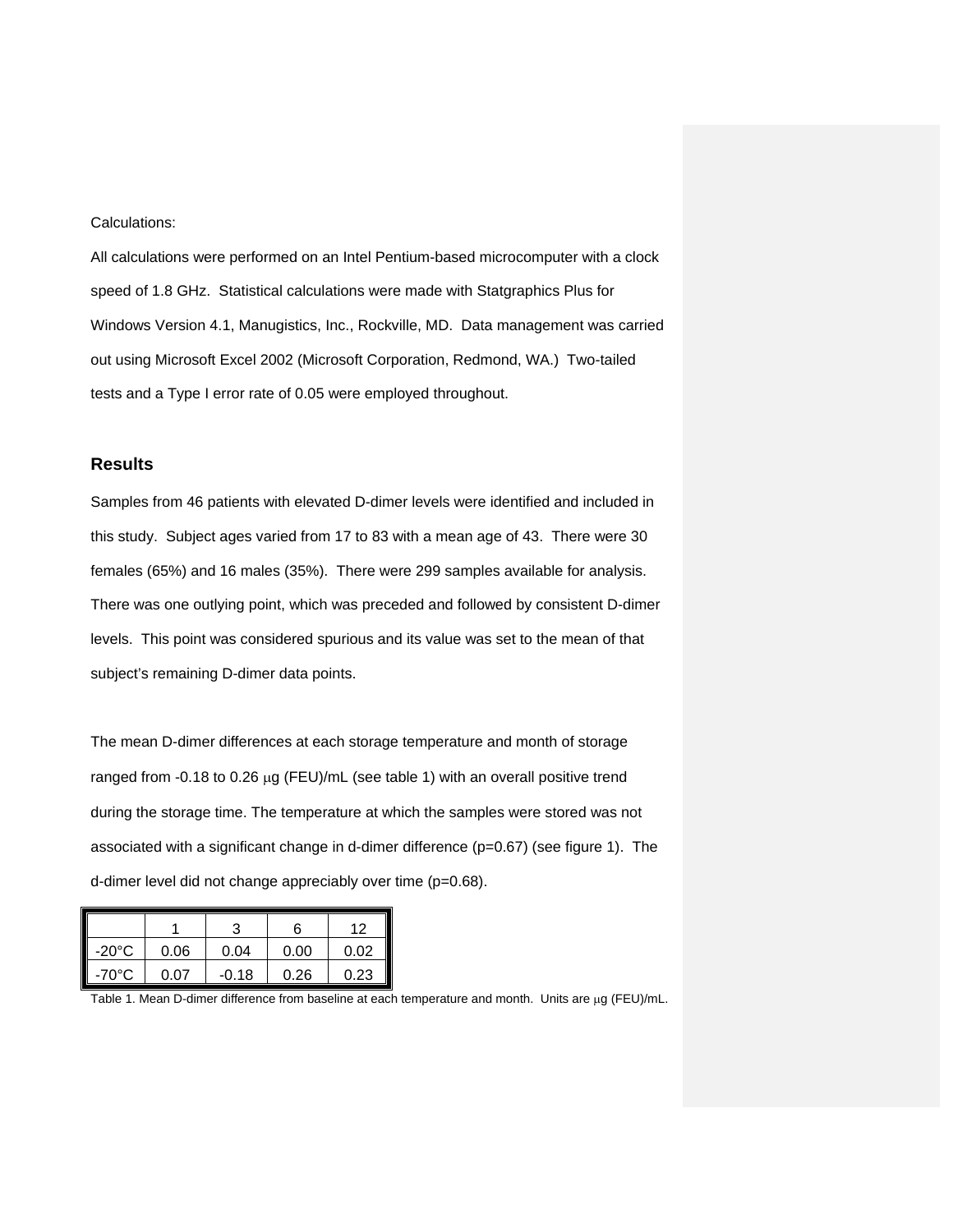

Fig ure 1. Difference in D-dimer levels from baseline at 1, 3, 6 and 12 months at storage temperatures of - 20°C a nd -70°C. The units of difference are μg (FEU)/mL. Regression lines shows trend over time for each temperature.

#### **Disc ussion**

This study demonstrates that D-dimer levels in platelet poor plasma from patients with an elevated D-dimer level do not change significantly when stored at -20°C compared to -70°C for up to 12 months. Previously published studies have analyzed plasma with normal D-dimer levels and have been either small<sup>14</sup> or short in duration<sup>4</sup> and have studied patients with normal D-dimer levels.

The trend over the 12 month storage period for the change from baseline D-dimer level was generally positive for both -20°C and -70°C. However, at the end of 12 months, the ave rage change in D-dimer concentration was 0.02 for those samples stored at -20°C, a **Comment [A.N.1]:** Your point is well taken. Is it better with what I added in the results section? I added this as an intro to the later discussion.

**Comment [a2]:** you are putting results in the discussion section – it is OK to do this only if you're RE-STATING something already presented in the results section.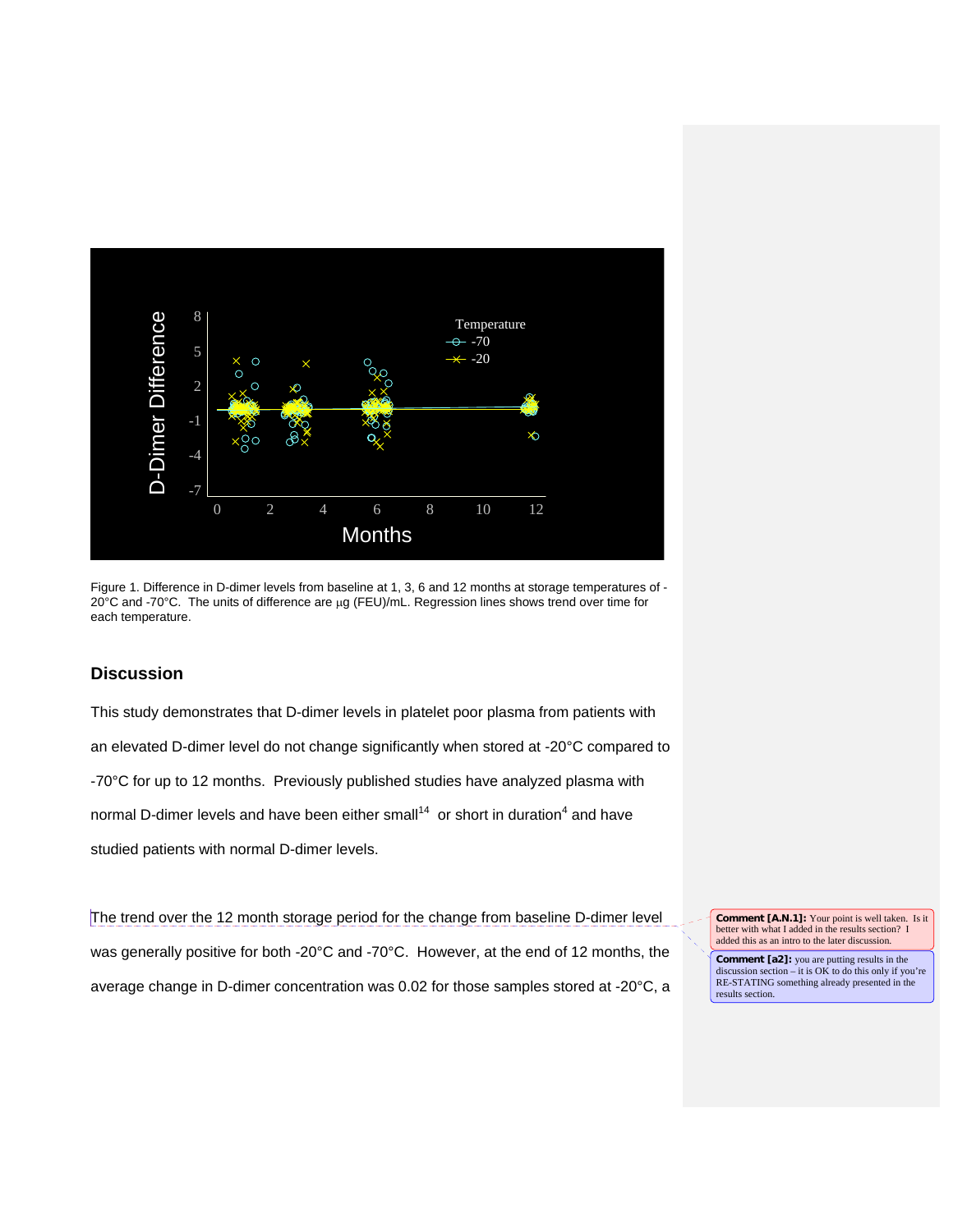change which is unlikely to be clinically significant ( $p= 0.99$ ). The p value for the overall influence of temperature was 0.67. The mean change in samples stored at -70º was 0.23 after storage for 12 months. Although the magnitude of change was higher for the samples stored at -70°C, the p value for the influence of storage time was 0.34 for the samples stored at -70°C. Overall, these data indicate that platelet-poor plasma samples can be stored at -20°C rather than -70°C without clinically or statistically significant change.

**Comment [A.N.3]:** This is the information I was trying to get from Dr. Tandberg. T he values I have in the files he sent to me have the overall p value rather than the breakdown. This is the value I got from my ANOVA.

The samples that were stored -70°C had to be moved from one freezer to another during the course of storage due to a freezer malfunction. This could have lead to slight thawing and refreezing of samples prior to testing; however, we believe any such variance was minimal because technicians were alerted to the problem prior to any sig nificant thawing of the freezer contents. Moreover, because samples were collected in a staggered fashion, this move would not have affected all samples stored at this tem perature.

One limitation of this study is that our protocol for processing the blood samples may be diff erent than is done in different institutions. The protocol we designed allowed whole blood to be refrigerated at 4°C for up to 8 hours prior to sample processing. Protocols elsewhere may differ from this. Additionally, our centrifugation of the samples at 2500g for at least 15 minutes may be different from protocols elsewhere and may result in differing platelet concentration of the plasma. Because of these differences, our find ings may not be generalizable to all platelet-poor plasma samples.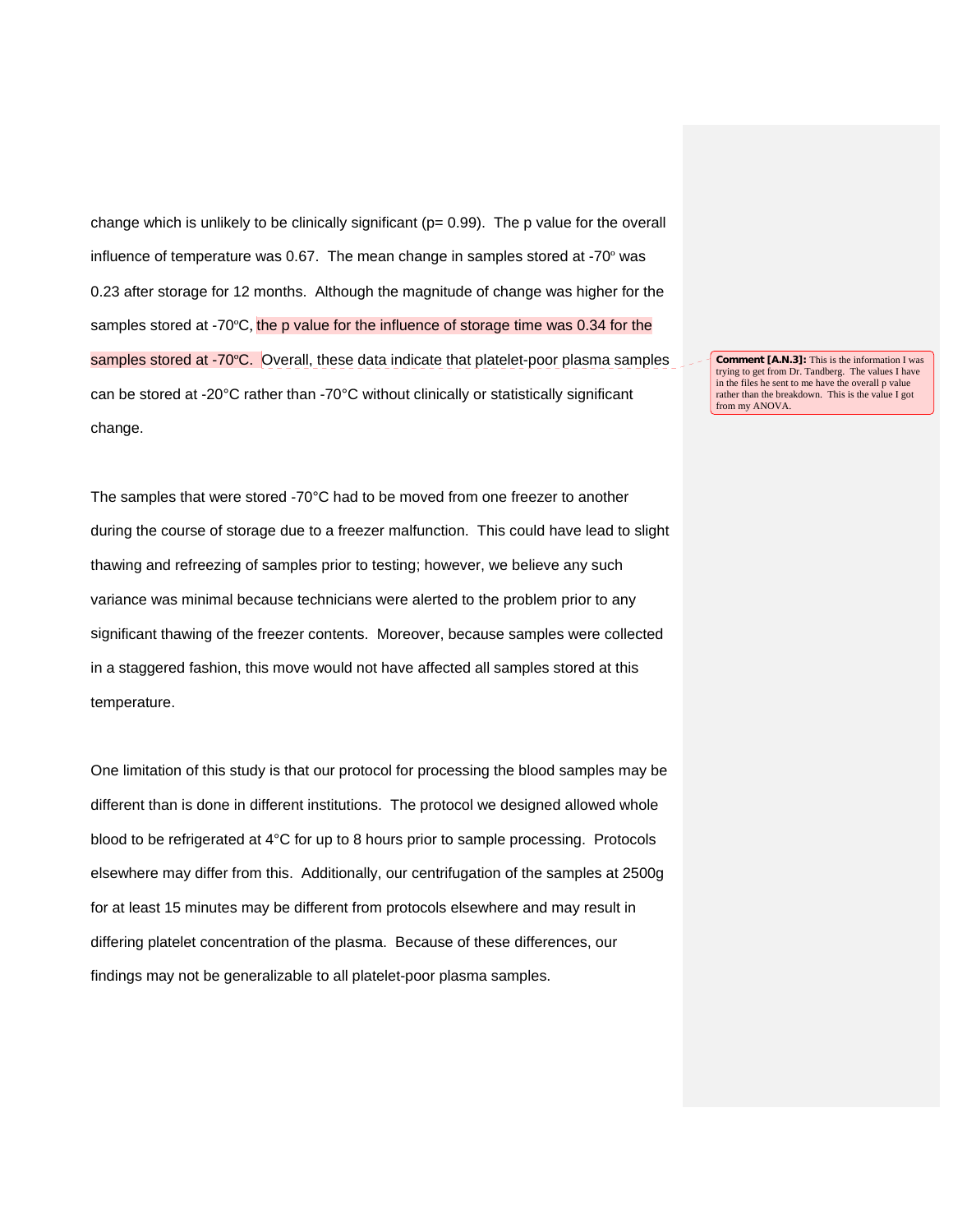#### **Conclusion**

Our findings demonstrate that platelet-poor plasma from patients with elevated D-dimer levels can be stored for up to 12 months at -20 $^{\circ}$ C rather than -70 $^{\circ}$ C without a sta tistically significant change in D-dimer concentration as measured by the STA®- Liatest® D-Di.

#### **Ac knowledgements**

We would like to thank Dr. Dan Tandberg for his help with the statistical analysis. We

would also like to thank the UNMH laboratory personnel for their help in identifying

suitable samples for this study. Lastly we would like to thank the TriCore Laboratory

personnel Kelly Townsend, Pam Owens and Donna Rospopo for their technical support.

#### **Re ferences**

- **1.** Goodnight S, WE H. *Disorders of Hemostasis and Thrombosis: A clinical guide*. Second ed. New York: McGraw-Hill; 2001.
- **2.** McClatchey K, Hackel E. *Clinical laboratory medicine*. Second ed. Philadelphia: Lippincott Williams & Wilkins; 2002.
- **3.** De Loughery T. *Hemostasis and Thrombosis*. Austin, TX: Landes Bioscience; 1999.
- **4.** Bates S, Grand'Maison A, Johnston M, Naguit I, Kovacs M, Ginsberg J. A Latex D-Dimer Reliability Excludes Venous Thromboembolism. *Arch Intern Med.*  2001;161(3):447-453.
- **5.** Bockenstedt P. D-Dimer in Venous Thromboembolism. N Engl J Med. 2003;349(13):1203-1204.
- **6.** Brown M, Rowe B, Reeves M, Bermingham J, Goldhaber S. The accuracy of the enzy me-linked immunosorbent assay D-dimer test in the diagnosis of pulmonary embolism: A meta-analysis. *Ann Emerg Med.* 2002;40(2):133-144.